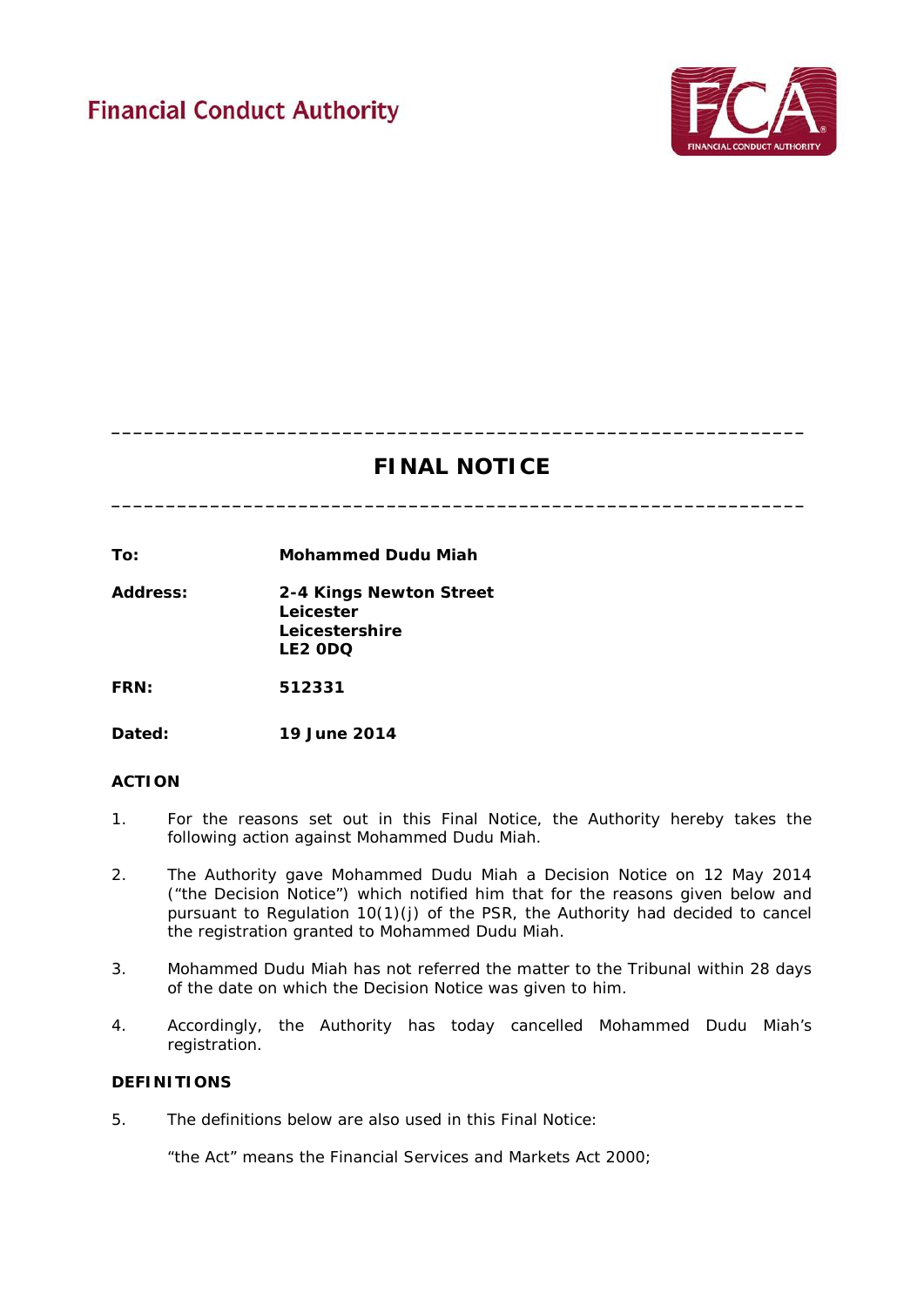"the Authority" means the body corporate previously known as the Financial Services Authority and renamed on 1 April 2013 as the Financial Conduct Authority;

"the Information" means the information specified in paragraphs 1, 7, 8 and 9 of Schedule 2 of the PSR, and which was required to be provided by Mohammed Dudu Miah to the Authority under Regulation 125A(2) of the PSR;

"Mohammed Dudu Miah's registration" means the registration granted by the Authority to Mohammed Dudu Miah as a SPI under the PSR;

"the PSR" means the Payment Services Regulations 2009;

"SPI" means Small Payment Institution; and

"the Tribunal" means the Upper Tribunal (Tax and Chancery Chamber).

#### **REASONS FOR THE ACTION**

- 6. On the basis of the facts and matters and conclusions described in the Warning Notice issued to Mohammed Dudu Miah dated 2 April 2014, and in the Decision Notice, the Authority has concluded that Mohammed Dudu Miah, a SPI registered by the Authority to conduct payment services business under the PSR, has failed to submit material information to the Authority, despite repeated requests by the Authority that he does so. The Information which has not been submitted is material because it is specifically required to be provided by Mohammed Dudu Miah under Regulation 125A(2) of the PSR to enable the Authority to assess whether Mohammed Dudu Miah meets the 'fit and proper' requirements applicable to him (following amendments to the PSR on 1 October 2012).
- 7. As Mohammed Dudu Miah has failed to comply with Regulation 125A(2), the Authority has cancelled his registration as a SPI, in accordance with Regulation 10(1)(j) of the PSR (as applied by Regulation 14).

#### **DECISION MAKER**

8. The decision which gave rise to the obligation to give this Final Notice was made by a Deputy Chairman of the Regulatory Decisions Committee.

### **IMPORTANT**

9. This Final Notice is given to Mohammed Dudu Miah in accordance with section 390(1) of the Act (as applied by paragraph 7(b) of Part 1 of Schedule 5 to the PSR).

#### **Publicity**

10. Section 391(4), 391(6) and 391(7) of the Act (as applied by paragraph 7(c) of Part 1 of Schedule 5 of the PSR) apply to the publication of information about the matter to which this Final Notice relates. Under those provisions, the Authority must publish such information about the matter to which this Final Notice relates as the Authority considers appropriate. The information may be published in such manner as the Authority considers appropriate. However, the Authority may not